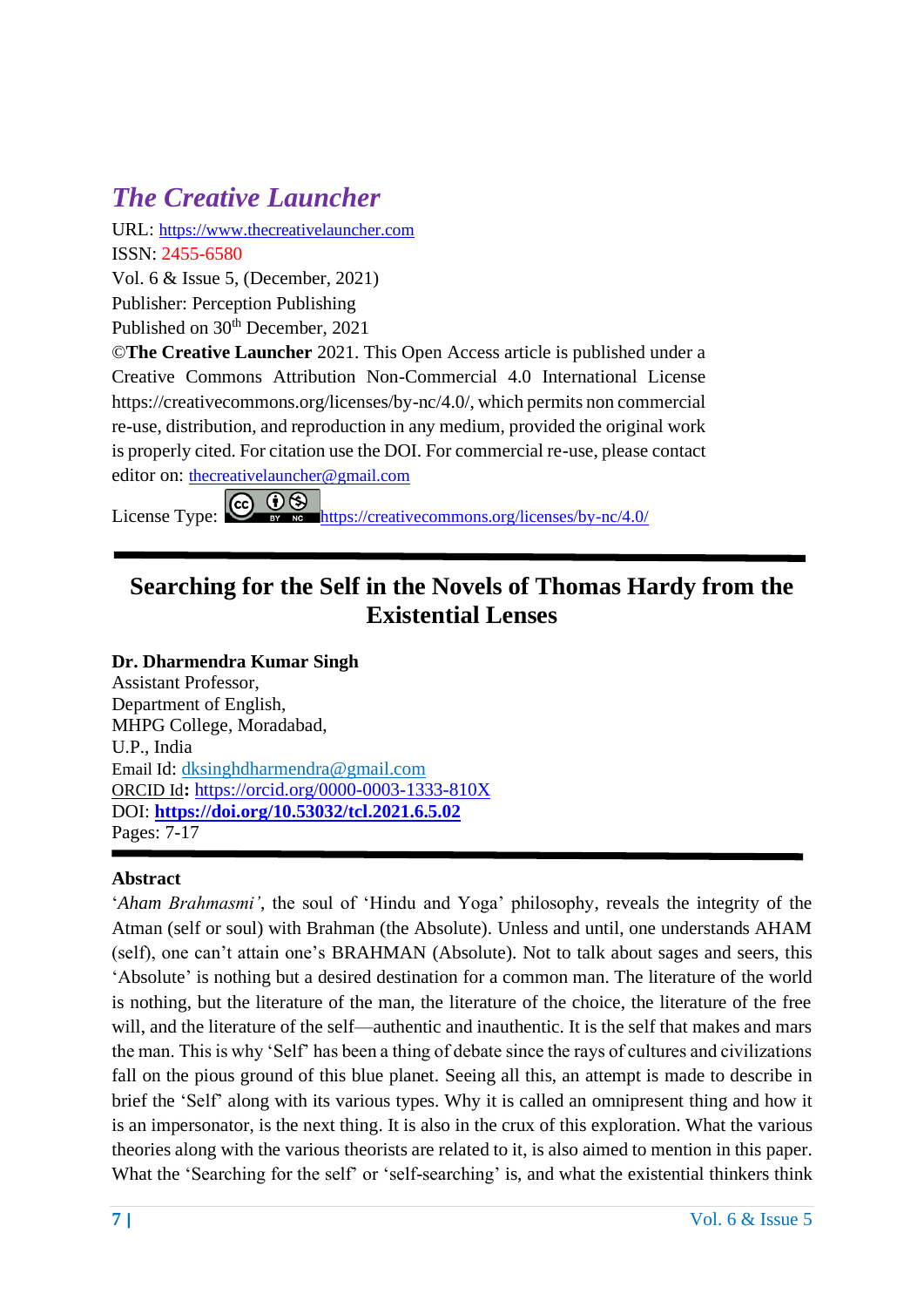An International, Open Access, Peer-Reviewed & Refereed Journal in English Vol. 6 & Issue 5, (December, 2021)

about the self, is the prime of the present paper. The essential thing here is to shed light on how the major novels of Thomas Hardy are about 'Self-Searching' along with its examining through the existential lenses.

#### **Keywords**: *Priori*, *Dasein*, *En*/*Pour*-*Soi*, *Facticity*, Forfeiture, *Nostalgie*, Terrain

The 'Self' which is also known as *Atman*, *Prusha*, Person, Spirit, and Consciousness stands for 'one's own person. Despite being subjective, it remains far away from subjectivity. It is nothing but the reflection of individual's consciousness in which the individual always remains as an object. As a concept, it is omnipresent because of its presence in psychology, sociology, Philosophy, religion and science-neuroscience-*enter alia*. It is an impersonator as it changes its meaning and sense in various fields: in psychology, it is the study of cognitive and affective representation of one's identity; in sociology, it is a dynamic responsive process of structuring neural pathway according to past and present environments including material, social, and spiritual aspects; in science—neuroscience, it is the study of the two areas of brain—medical prefrontal cortex and posterior parietal cortex; in philosophy, it seeks to describe the essential features that constitute a person's uniqueness—essential being. While in religion, it is a complex and core subject of the various forms of spirituality. Hitherto, it is of two types- 'the self' (ego) and the 'true self' (observing self or real self). In Hinduism, it is ATMAN'(web.). The concept of 'Self', because of its complex nature has been a matter of debate from the time immemorial. From time to time, the sages and seers not only in India but also across the world have tried to decipher and define it in their own ways. Although its complexity has made it more and more complex, yet Socrates with his injected concept of 'Know Thyself', Lord Buddha with his concept of 'No Self', Adi Shankaracharya with his concept of 'Self Knowledge', Kant with his thought of 'Rational Agent', Aristotle with his definition of 'Psyche', Hume with his 'Bundle Theory of Self', and Dennett with his theory of 'Self as a Narrative Center of Gravity' have directly or indirectly tried to decipher and define and open this Gordian knot of the SELF.

As a philosophy, Existentialism is not untouched from having a glance over the 'self'. It too focuses upon the existence of human being and tries to clear how humanity is unique. In doing so, it also talks about the fact and fiction of the 'self'. Here, the interesting thing to disclose is that the core concept of the existentialists is the 'existential self' that thinks 'self– as-a doer' and 'self-as-an object' and 'self as authentic' and 'self as inauthentic'. According to them Individual's experience is caused by one's intentions or goals, not by one's self definition.

Now, there is need to clear the term 'search for the self' or 'self-searching.' It examines individual's motives, thoughts, feelings, values, and actions done by the individual in usual as well as specific course of time and coincidence which offers a medium for introspection. Feeling of anxiety, anguish, boredom or alienation arises from man's awareness of life's absurdity. Man's search for the self to relieve the tension in which he always lives is another absurdity which has become an essential theme of Thomas Hardy's major novels. The freedom and responsibility of man as an individual is very important problem in existential writers.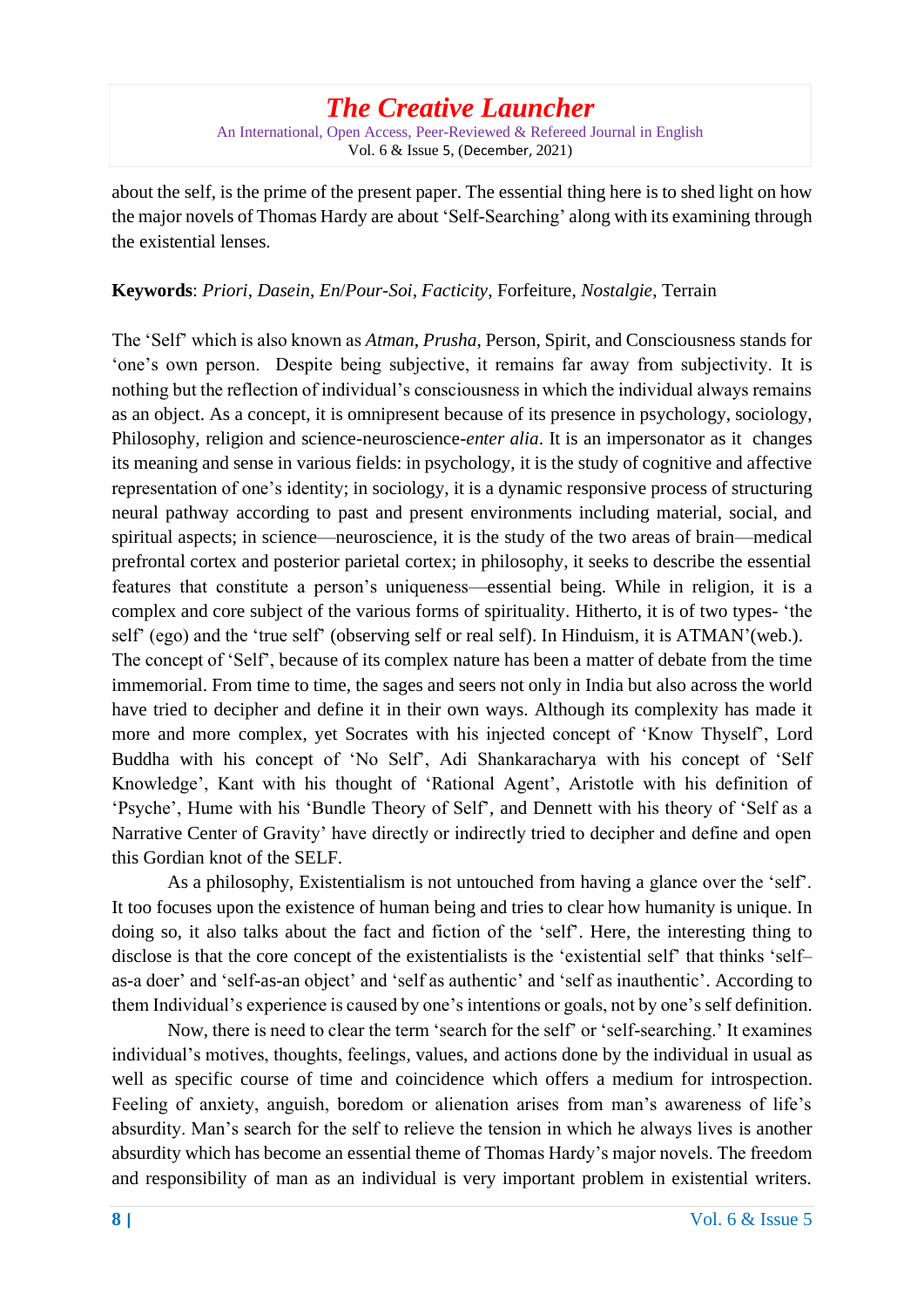An International, Open Access, Peer-Reviewed & Refereed Journal in English Vol. 6 & Issue 5, (December, 2021)

Martin Heidegger, a German philosopher, and Soren Aabye Kierkegaard, a Danish philosopher, theologian, and cultural critic, believe that "the essence of existentialism is an experience of freedom so unique that any attempt to fit it into a philosophical system is self defeating" (p.59). The freedom of action is noticeable particularly in one's love-life where there is choice as well as will but lots of hindrances and obstacle to illuminate the self authentic self.

Jean-Paul Charles Aymard Sartre, French philosopher, novelist, and playwright, lays stress on the importance of freedom and responsibility of the individual. To him, "the reason for our acts is in ourselves. We act as we are. Our acts contribute to making us" (p.453). Man's freedom is limited by *facticity* and possibility. On one side, man is free in projecting his possibilities. On the other side, he is considered by the factual situation. However, Man is the master of destiny and is free, free in any way, free to behave like a fool, or like a machine, free to accept anything, free to refuse anything. He can do what he likes as his doing depends on his liking.

According to Sartre, there are three distinct modes of being—being-in-itself (*En*-*soi*), being-for-itself (*Pour*-*soi*), and being-for-others (*Pour*-*autrui*). The first stands for the 'being of things', while the second stands for the 'objects in the external world' and third stands for 'individual's being that exists in another's consciousness.' It is to say that of the 'for-itself' which has to be what it is, i.e., which is what it is not, and which is not what it is, and that of the 'in-itself' which what is: objects having 'being- 'in-itself' *en*-*soi,* people having 'being-foritself', *Pour*-*soi* because consciousness exists for itself. Finally, there is 'being for others', *Pour*-*autrui* which means that we all exist in the eyes of the others, and our estimates of ourselves come from what other people think of us. Sartre's *Pour*-*soi '*'whose existence precedes essence" (p.52) corresponds to the '*authentic individual'* of Kierkegaard and to the '*Dasein'* of Heidegger. "Existence" means "here" and "now" of being and "essence" is the "what" of being. Man is a free individual in the sense of not being determined. He makes effort for essence in life. The *Pour*-*soi* gets defined in terms of negation and freedom. The *Pour*-*soi*  comes into being (exist/emerges) by separating itself from the *en*-*soi*. The *en-soi* has its being in itself, and this is the essential being. The *Pour*-*soi* is free to choose its essence and its being is its freedom. Paradoxically, its freedom is also its lack of being. Sartre, like Kierkegaard has firm faith that there is an inner contradiction in existence. The dignity of man lies in his ability to face reality in all its senselessness: to accept in freely, without any fear, without any illusion. In full awareness of the absurd, Sartre's *Pour*-*soi* chooses for all men in choosing for himself. His existential freedom burdens him with a sense and responsibility for others. Further he says that "Man finds himself in an organized situation in which he himself is involved: his choice involves mankind in its entirety, and he can't avoid choosing (p. 48)."

Jean-Paul Sartre believes that the freedom of man is in his/her self. There is no value, nor morality to lay down a *Priori* (morality). In each case, it is man who must decide alone without any basis, without any help and guidance of any person or thing. But it is unjust to call him capricious. Dostoevsky writes: "What is to become of men, then, without God and without a future life? Why, in that case, everything is allowed" (p.691). Man is trapped in the trap of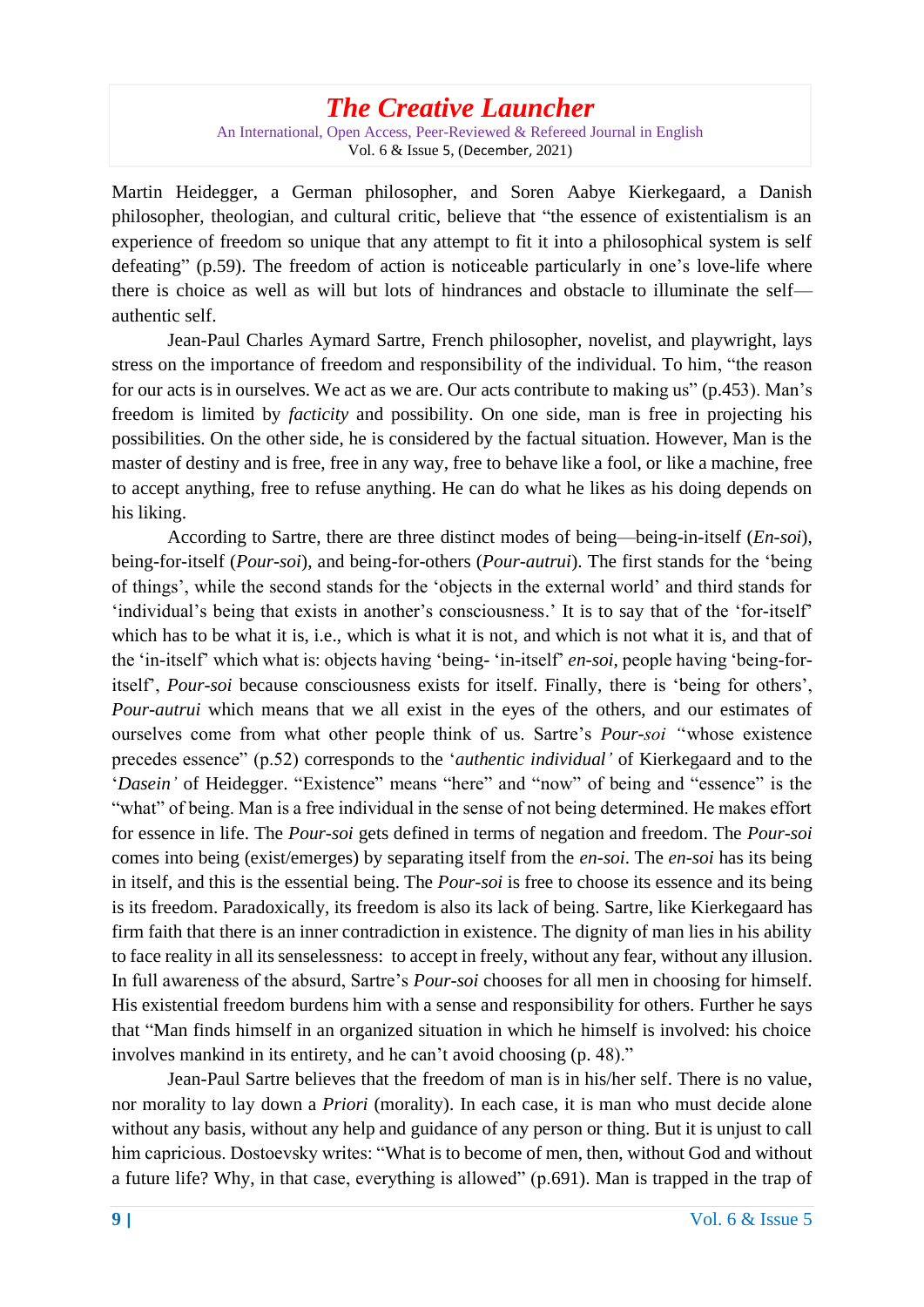An International, Open Access, Peer-Reviewed & Refereed Journal in English Vol. 6 & Issue 5, (December, 2021)

fear and anxiety from the fact in making the choice. The *Pour*-*soi* is committing not only for himself but in a certain manner for all mankind. This anguished responsibility is brought on by the question of whether the concept or image of man he chooses himself is one that he can choose for all. This sense of responsibility excludes some choices. Sartre observes: "When a man commits himself to anything, fully realizing that he is not only choosing what he will be, but is thereby at the same time a legislator deciding for the whole of making in such a moment a man cannot escape from the sense of complete and profound responsibility" (p.30). Sartre says: "I am thus responsible for myself and all men and I am creating a certain image on man as I would have him to be. In fashioning myself, I fashion man" (p.30). Man's freedom is complete and profound. There is nothing to assure him that he is on the right path or way. Awareness of the fundamental absurdities, according to Camus, is the measure of man's achievement in the terms of knowledge. In the *Myth of Sisyphus* Albert Camus says that "No code of ethics and no effect are justifiable a priori in the face of cruel mathematics that command our condition" (p.6).

Man is nothing but what he does. Even his action does not fully define him because he is always free to redefine himself to reinterpret his past. Man is the future of himself. He is free and alone without assistance and without any excuse, condemned to decide without any support from any quarter. "Man will attain existence only when he is what he proposes to be" (p.30). Existential writes like Kierkegaard, Heidegger, Sartre, Camus, and Dostoevsky endow man with potentiality, authenticity, and selfhood. Kierkegaard stresses the need of an individual for "My own little I." According to Heidegger human existence is two- fold: subjective and objective. Subjectively, man surpasses the worldliness and crystallizes himself into a pure subject. Objectively, he is enticed by the limitations of the world and consequently, he remains in vacuity and nothingness. Heidegger's being reaches solitary projection of himself into the future shaped by the fearful realization if his own destiny. Sartre categorizes the human being as inauthentic and authentic. The inauthentic being is lost in the crowd; the authentic chooses his destiny by involving into his objective situations. But according to Heidegger, there are two sorts of human existence—subjective and objective. The former makes one a pure subject while the latter gives nothing but vacuity and nothingness.

'Search for the self' has always been a major concern of the writers and philosopher both of the eastern and western countries. The writers have employed different methods to project characters' 'searching for the authentic selfhood'. There are, as W.J. Harvey points out, two sets of perspective about characters in fiction. The first set may be called 'Perspective of Range'- in which none can spot motives hidden from the characters; we may even know the future towards which they move in their dramatic present. But there is the second kind – Perspective of depth- in which the characters are focused sharply and significantly before fading away again. These characters appear as strangers in the crowd and illuminate a new possibility of life. Dostoevsky and Proust are supreme in their mastery of this technique whereby one is suddenly plunged from shallowness to depth.

Now coming to Thomas Hardy, the late Victorian novelist, it can be said and has been said that his works have proved that he was for all waters in the area of existential concepts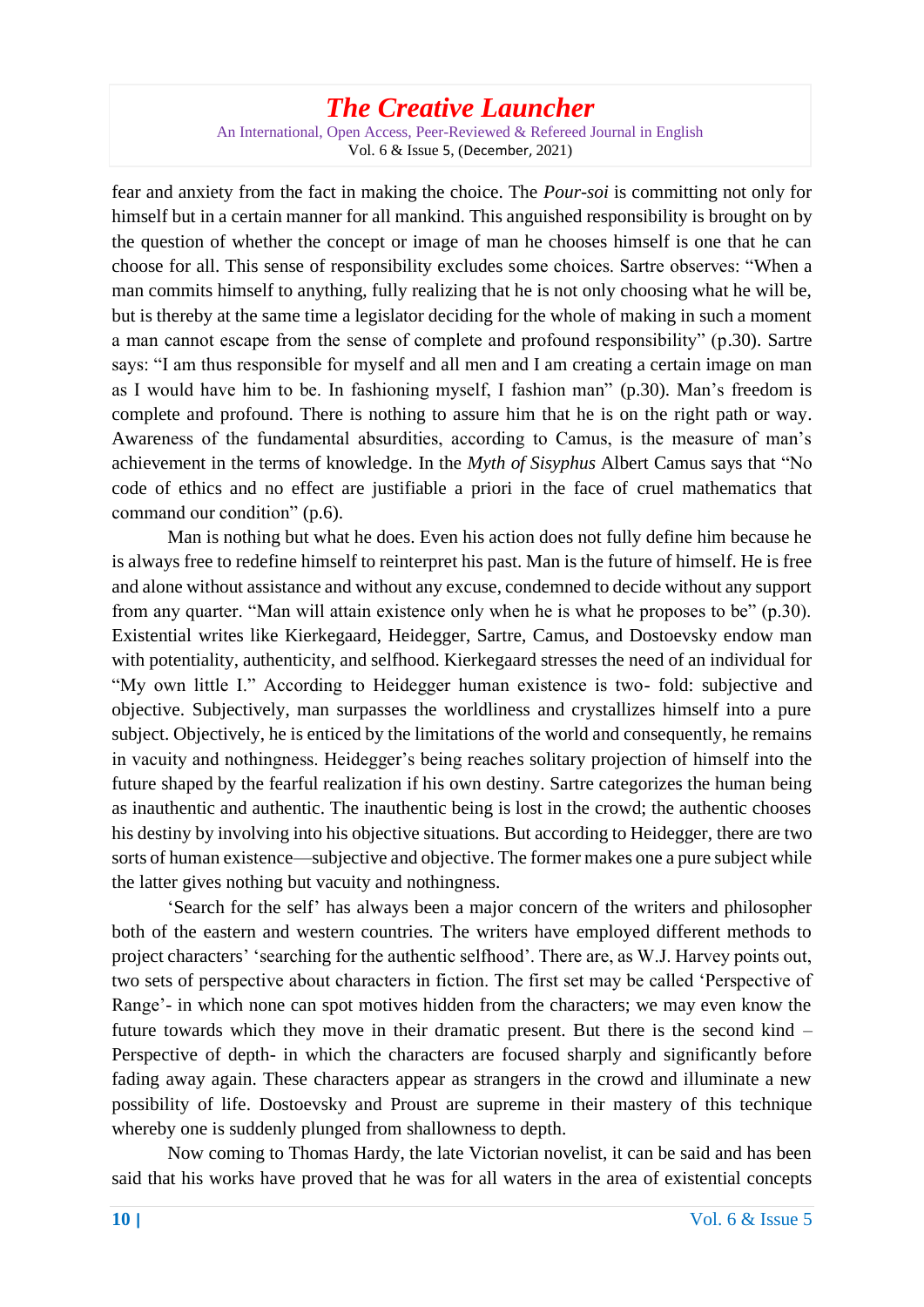An International, Open Access, Peer-Reviewed & Refereed Journal in English Vol. 6 & Issue 5, (December, 2021)

and tenets related to the searching of the self. As Thomas hardy has developed the two types of character in his novels, the protagonists and the background characters. The first set of characters plunge into their historical situation, and attempt a search for their self. The second set of characters get lost in the crowd and from an 'ant-hill society' (p.407). The fictional world of Hardy corresponds to the world portrayed in existential novels where the concentration to the novelist has shifted from portrayal of life in society to the exploration of the psyche.

Hardy's first published novel "*Desperate Remedies* has been well reviewed. The *Anthenaeum* and the *Morning Post* estimated it as "an eminent success", but The Spectator bitterly lashed it the reason for this being mainly the author's daring to suppose it possible that an unmarried lady owing an estate could have an illegitimate child. With perfect justice, hardy calls *Desperate Remedies* a novel of "ingenuity". So ingenious it is with its plot and counterplots that it reminds the readers the novels of Dickens and Collins. There is a murder in it, and a sudden death, a concealed birth, and all the apparatus of the fiction that was popular then. Yet it contains the germ of the masterpiece. This novel is characteristic of Hardy. He managed to introduce into this book enough at his reading of life to make it "not unworthy of a little longer preservation." Here, undoubtedly, he is exemplifying portions of his philosophy through the speeches and actions of Edward Springrove, one of the chief characters of the fiction, who is an architect by profession and an idealist by nature. He is constantly in search of the 'something wanting' of his "alter ego". As his father once says that he is looking for perfection in things when there is none. But in the end, Springrove is disillusioned. Through such creation of his own, Hardy, like the existentialists, seems to suggest that 'idealism is useless.' Man is sincerely and deeply involved in life and seeks to find a true meaning of life from experience.

Cytherea who is the heroine of the novel, is by far most significant character. She illustrates the existential 'trait of choice' and 'freedom' in shaping her 'self'. Although she is put to horrible conditions of life and swinging like a pendulum between Springrove and Manston, she never loses the sight of her 'potential self.' If she could give in to be Manston's wife, it was purely on account of her ailing brother Owen, who otherwise was likely to die. But this act of hers never lost touch with her anguished self. However, the choice to marry between Springrove and Manston is entirely Cyntherea's. It is she who decides to marry Manston in the larger and unselfish interest to save her brother. She accepts her responsibility for this terrible decision. She says it to Edward Springrove "I am to blame, Edward, I am.' She said mournfully: 'I was taught to dread pauperism; my nights were made sleepless… the act is mine, after all, Edward, I married to escape dependence for my bread upon the whim of Miss Aldcliffe, or others like her" (p.283).

Cytherea shapes her future through choice and freedom. After her marriage with Manston, she declines to his proposal of flying away. Perceiving the void of life surrounding her she floats amidst the contingencies with nothing to anchor on, she realizes that her contingencies of life are too 'mournful and harassing'. The anchor seems to represent man's eternal quest for a permanent home. The notable thing is that her involvement in life, is in her full consciousness, and therein lies the tragedy of Cytherea. In fact, the novel offers the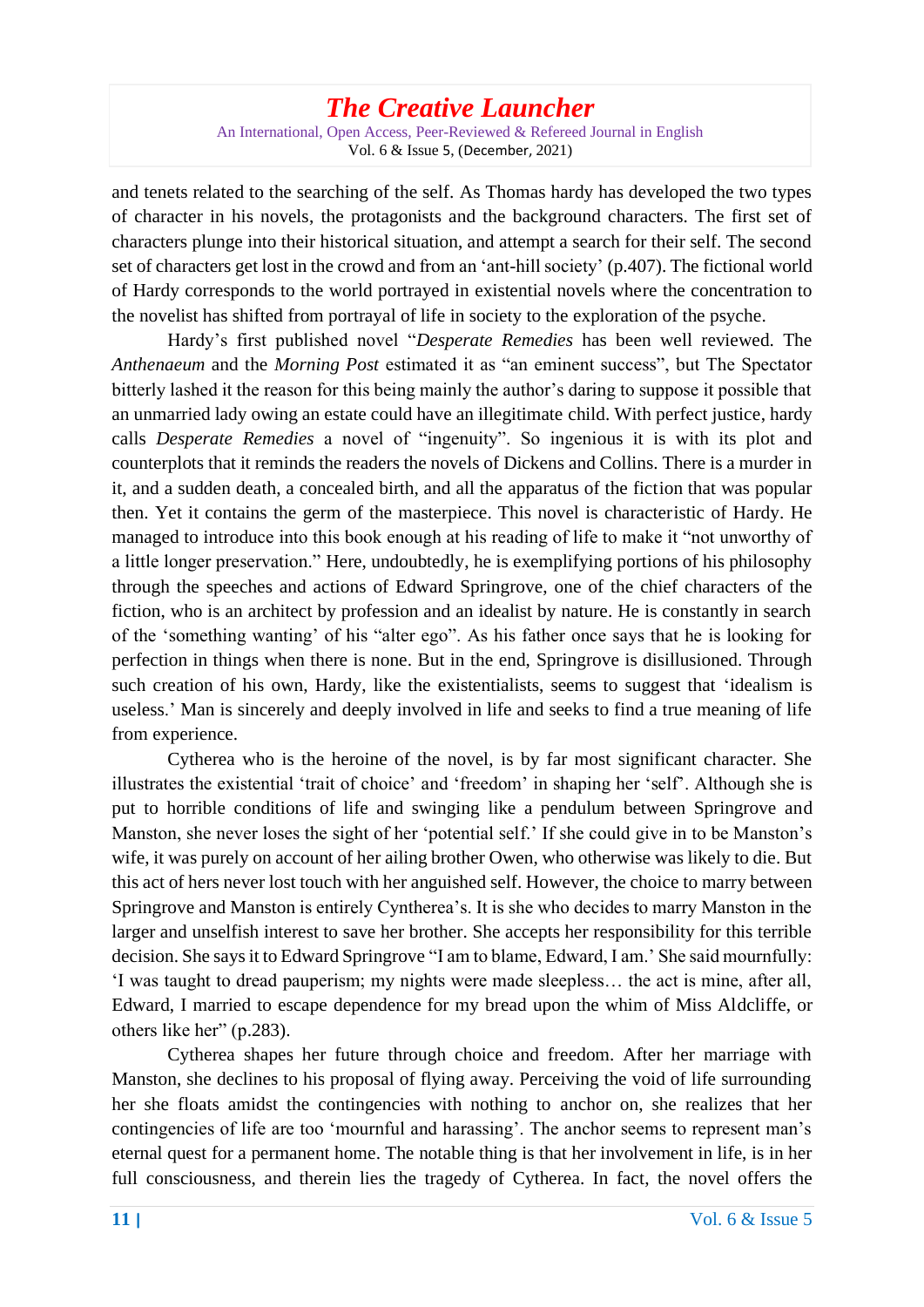An International, Open Access, Peer-Reviewed & Refereed Journal in English Vol. 6 & Issue 5, (December, 2021)

quandary of human condition. In a sudden round up of events when Manston's secret is divulged and when he is dead, she marries Springrove. Cytherea's contingent situation reminds Hermann Hesse' Siddhartha. Siddhartha was the son of a Brahmin, born in the time of Buddha, leaves home on a quest for meaningful life. Asceticism fails him; Buddha fails him. Then he turns to the worldly life that fails too. After that he becomes a ferryman. The readers are waiting for to be told of a successful solution, and as the novel comes towards the end, he realizes that Hesse has nothing to offer. "The river flows on". Siddhartha contemplates it. Hesse arrives at the conclusion that there is no ultimate success or failure. He writes that "Life is like the river its attraction is in the fact that it never stops flowing" (p.16). It is strange enough to find that the novel "Desperate Remedies" also ends with the flow of river in which Cytherea is anchorless and the river flows on and on quietly and obtusely as ever without any effect.

Aenease Manston is victim of 'cosmic absurdity'. He has a bitter taste of the labyrinth in which his life is cast. His mode of life drifts differently from others. The wisdom that he learns with a great shock is that people of the world live under the pressures of external forces and never peep within the 'self'. "When we survey the long race of men it is strange and still strange to find that they are mainly dead men who have scarcely ever been otherwise" (p. 407). Manston displays wonderful indifference to all the external circumstances, and when in a mysterious way his guilt is exposed, he faces death with all the dignity. Death seems to offer him bliss which he has failed to get in life with people 'almost always in their graves'. In this way death librates him from all the miseries of this world that is full of absurdity. Heidegger declares that death is the possibility of a being. The awakened Manston chooses 'sudden death', although he says that "there is no difference in the nature between 'sudden death' and death of any kind" (p.407). In his moment of truth, Manston comes to recognize 'man's life to be a wretchedly conceived scheme', and this is the reason he prefers to renounce it saying that "I am now about to enter on my normal condition, for people are almost always in their graves. When we survey the long race of men, it is strange and still more strange to find that they are mainly dead men, who have scarcely ever been otherwise" (p.319).

The critical reputation of *Far From the Madding Crowd* remains the most stable among the novels of Thomas Hardy. It is famous for its correlations between man's repetitious but sometimes forces of nature. *Far From the Madding Crowd* provides a positive aspect of existentialism. Gabrial oak takes 'a full look at the worst', and if fully conscious of his responsibility. He is always ready to deflect, to improve through his choice and freedom. The course of action that Oak took was nothing but a fight between a 'man's wisdom' and 'senseless circumstances.' His prevention of the fire from spreading to the Ricks and Bathsheba's farm in Chap.VI; his curing of the poisoned sheep in chap. XXI; his saving of Bathsheba's harvest from the storm in Chap. XXXVI; and his unsuccessful tries and efforts to intervene before Boldwood's optimistic disaster leading dreams in chap.LI, III, and VI. Oak thus puts himself against the whole scheme of things, the whole trend of circumstances. In fact, Hardy through Oak is suggesting that one should live with choice, freedom and responsibility choosing the course of his future life. The essential thing with Oak is not that he is in contact with nature, but that he is in contact with reality. He neither evades it nor resigns himself to it; he makes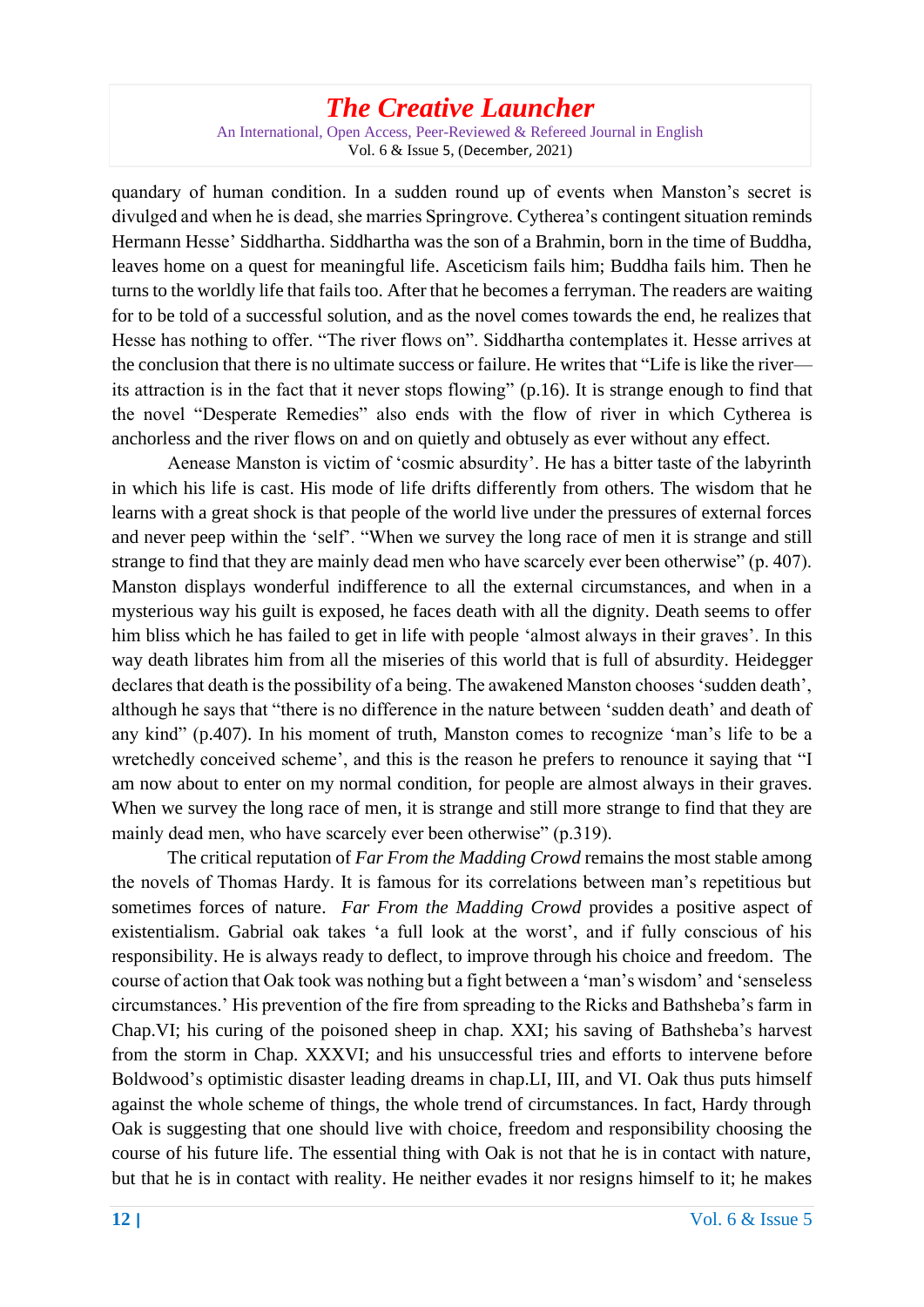An International, Open Access, Peer-Reviewed & Refereed Journal in English Vol. 6 & Issue 5, (December, 2021)

something out of it. Thus, through his ceaseless efforts and determination he first becomes a shepherd, a bailiff, the owner of Boldwood's farm and lastly Bathsheba's husband. The irony that is here is this that man fails through neglecting chances of success but Oak being practical and realist succeeds by his ingenuity in his life.

Boldwood has learnt from his experiences that hopes have always been stifled by some unforeseen troubles. This is why towards the end of the novel he is seen eagerly waiting for Bathsheba to fulfill his promise to marry her. He tells oak that he fears "And sometimes, when I am excessively hopeful and blithe, a trouble is looming in the distance: so that I often get to look upon gloom in me with content, and to fear a happy mood. Still, this may be absurd- I feel that it is absurd" (p.311). Although Boldwood here utters the word 'absurd', his fears are, however, not absurd. His sudden realization of the absurdity of his existence can be seen when after killing Troy with his gun, he tries to commit suicide but saved by one of his men. After that what he utters, consists absurdity. As Hardy writes: "Well, it makes no difference", Boldwood gasped, "There is another way for me to die" (p.331). His going over to Bathsheba, kissing her hand, and disappearing into the darkness of the night never to come back again, suggests a kind of philosophical suicide of the existential man which Thomas Hardy is presenting in this book. Not only the major characters like Blackwood, Bathsheba and Oak but also the minor character like Fanny Robin has recognizes the absurdity of their own. She is also in the same boat. Fanny, a pretty servant, loves Troy and becomes pregnant, and is deserted. She is an outcast seeking fulfillment of her 'self', without any help from one, finally succumbs death. In this way Far from the Madding Crowd clearly presents Hardy's concern with the freedom and independence of man as an individual. To him, in crisis man must depend upon himself to find a way out of confused state of things.

Now coming to, *The Return of the Native* that is Hardy's first sustained efforts at tragedy. Along with the concept of personality and awareness of the symbolic value of setting, this novel is also dealing with existential concepts presenting the death of older forms of perception in the struggle of survival in the modern world. The theme that this novel presents is of human confrontation with a situation along with individual's choice and freedom to be an authentic self. Edgon Heath, that is here a great tragic power, is not only a tract of land but also the cosmos that analyzes a wider assessment of the place of man in the cosmic scene. Presenting the tragic actions in three phases—the first being purpose and will of the major characters; the second being their experience of suffering; and the third that is of their acquiring the knowledge of the limitations of the word and of their power to change it—this novel parallels the three broad stages—original sin, damnation and transcendence –conform to the aesthetic, ethical, and religious stages of Kierkegaard and Heidegger's three aspects of being- facticity, forfeiture and existentiality — propounded by the existential thinkers and writers in the development of man's realization of his authenticity. Apparently, this novel presents three levels of existences: the world of the animals and the insects; the world of the human beings; and the world of the dreams, fantasies, superstitions, witchcrafts, nightmare mysteries, and childish credulity. Under the cosmic indifferences, the deeper truth of human existence is woven underneath its grab where the characters seek either to maintain a market personality or to transcend it.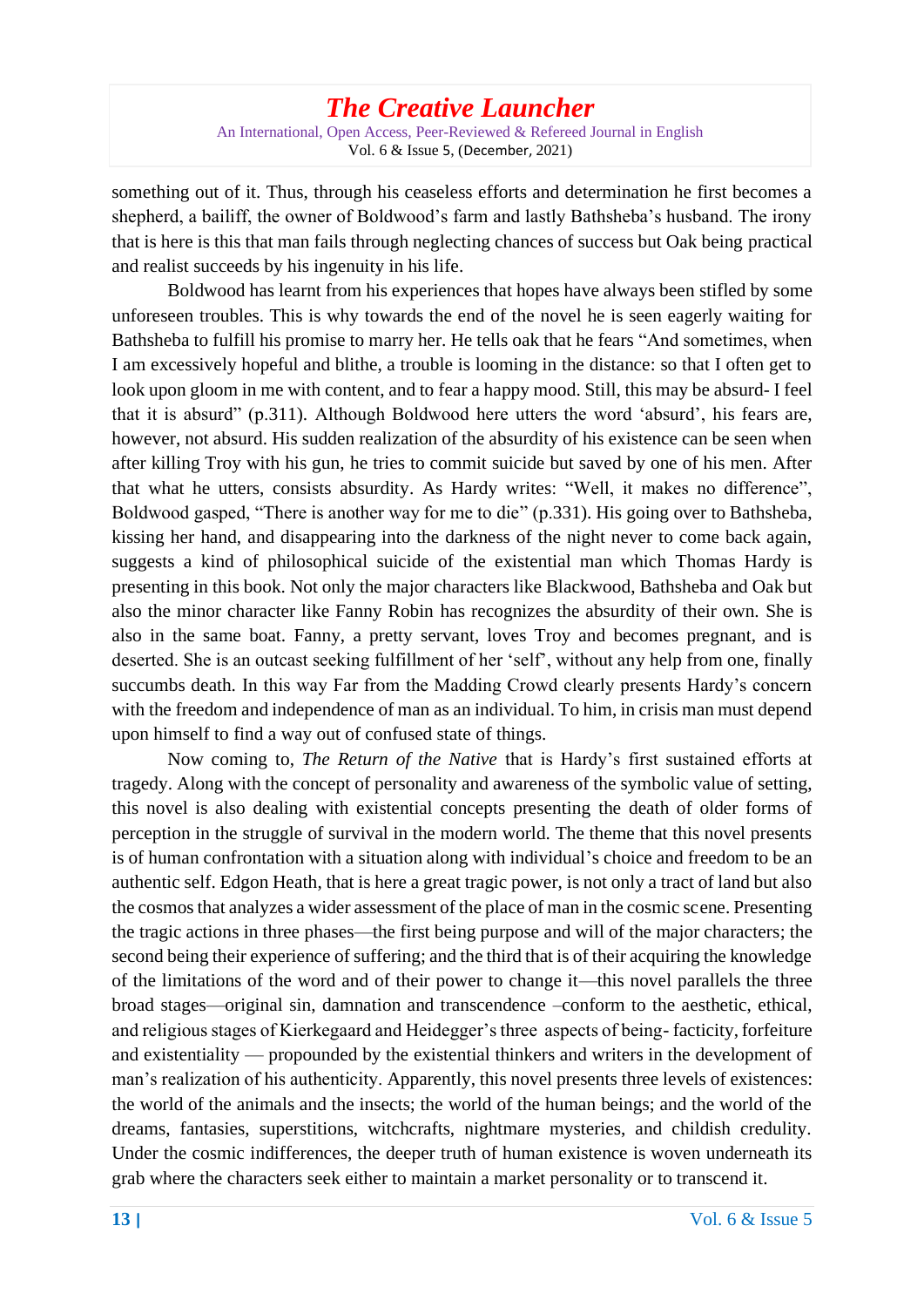An International, Open Access, Peer-Reviewed & Refereed Journal in English Vol. 6 & Issue 5, (December, 2021)

Broadly speaking, the characters of the novel *The Return of the Native* falls into two categories: those who live a life of 'bad faith' being fully complacent and satisfied in their walled imprisonment of the human condition, and those who are busy in trying to be 'potential' and 'authentic self' by changing their conditions through 'choice and action'. For instance, Eustacia Vye, a major and potential character of the novel, finds life 'abandoned' and 'neglected'. She finds her surrounding unable to fulfill her subjective longing-her craving for happiness and fulfillment. Paris was her imagined place where she Endeavour's to attain for the happiness of her 'self'. Her problem is: how to be happy, how to exist a potential self? What happens to her in search of the truth needs a careful examination. She being a tragic victim finds a disharmony between the outer and inner world of her feeling. The outer world estranges her. Edgon becomes her Hades. The monotony and anguish of her existence on Heath repels her. The result is that she develops a harmony with the dead. She is found standing on a grave with which she is persistently associated throughout the novel. From neglect to contemplate death becomes to her the solution of life. Vye, a femme fatal, is longing to escape Edgon but finally destroyed. She was caught in the rat-trap of the cosmic absurdity of the Heath. The result is known to all. Clym Yeobright who is a counterpart to Vye, is also in the existential trap. His estrangement from the world is more pronounced because of the contrast between his feeling and observance. Most glittering aspects of this hollow world in Paris disillusioned him and sent him back to home. The sordidness and appearance of life revolted him. His long wandering into the 'labyrinth' taught him to be the well-wisher and lover not only of his fellowbrethren but also of his fellow mortals—animals and insects. He goes on doing well with his own shattered life because he is conscious of the horror of existence. This constant awareness of life's horror has even affected his physical appearance, for thought is a disease of the flesh, of the evil in things. In spite of his heart being full of spirituality, he is an alienated being seeing the gross materialism of his world. He has a heart full of spirituality, but he has an acute sense of isolation in an alien society of an indifferent universe. In this way, Clym has seen life in its most civilized past, but finally come to realize its absurdity. He says that "the more I see of life, the more do I perceive that there is nothing particularly great in its greatest walks, and therefore nothing particularly small in mine of furze-cutting" (p.222).

The next masterpiece of Hardy is *The Mayor of the Casterbridge: The Life and Death of a Man of Character.* This novel also treats the theme of freedom, action, choice of the individual and his/her attempt to transcend the pettiness of life. In it, search for the self can be observed clearly. This novel is not about the decay of a rural order and the clash about the personality, but about the terms of being –'good' and 'bad' characters (Henchard and Farfrae) or various distillations of this ethical spirit. The rise and fall of Henchard is the tracing out in a moment of time- the moment of the Cosmos. There are four movement of progressively diminishing lengths in this novel and each moment provides a common pattern: an initial situation which seems to offer some hope followed by event which creates doubt, fear, and anxious anticipations for an outcome that comes finally as a catastrophe. The protagonist of the novel Henchard's resolution is to make a start in new direction in each movement of the novel, although he is thwarted by the 'primitive hostility' of the 'cosmic scheme'. The first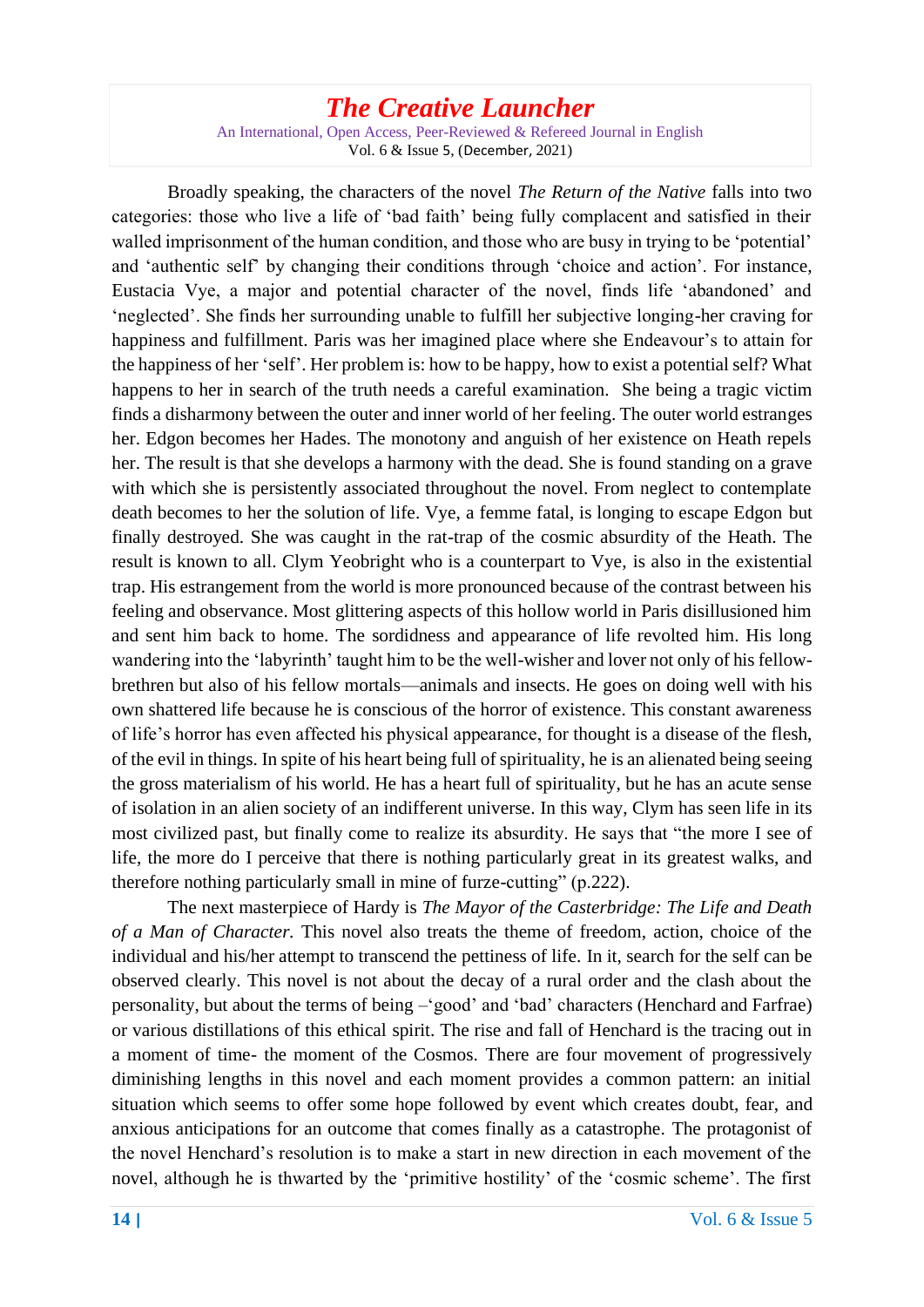An International, Open Access, Peer-Reviewed & Refereed Journal in English Vol. 6 & Issue 5, (December, 2021)

movement of the novel depicts a situation which seems to offer him hope for his success, while the second movement of the novel presents Him worthy of the general approval of his creditors and renewed sympathy of the denizen his town, but the third movement of the novel depicts from hope to catastrophe for him. The final cycle of the novel again involves a movement in which he is seen longing for the lost things of the past, but his hopes and longings are turned down to catastrophe except that of not to be separated from Elizabeth. In this way this novel presents a terrible disproportion of intention and reality— what man deserves, and what man finds. Over all, he is caught amidst the forces beyond his control, and his only salvation is like Camus' 'Sisyphus' in transcending an impossibility in which he is condemned to be destroyed.

Besides Henchard, other characters also have to face the existential crisis. They also face the puzzle of the 'self', but characters like Lucetta lives in unawareness of her potential self. In this way present novel examines the nature of authentic and inauthentic existence and stresses the importance of man's reliance on his own internal resources to face the reality of life.

When *the Tess of the d'Urbervilles: A Pure Woman Faithfully Presented* is being looked into through the help of existential lenses, it is found that hitherto the characters face the existential crises. Their search for the self, their feeling of alienation, their anxiety and their angst, is very common like the characters of the other novels. The novel is the tragic tale of a characters (but especially of Tess), experiencing of authenticity and subjectivity in the mess of determinants. It stresses the desirability of individual freedom in shaping life. The novel's main emphasis is in the justification of individual's unique self as this novel illustrates the theme of existential freedom through characters. The major characters, Tess and Angel, learn the authenticity of life through experience. As Tess starts a life in such surroundings in which ideas and essences predominate: her father's dream of his ancestry, and her mother's dream of Tess' future as a 'lady', but she wants to lead a life in stark reality. The result is that she accepts her life as a dairy maid. Her determination to visit 'The Chase' to meet the rich lady Mrs. D'Urbervilles is purely her choice— her free commitment. She has a firm faith in the sayingthere is no life without hope. She is fully aware of the absurdity of her existence despite the fact that she was an insignificant in this cosmic absurdity as 'a fly on a billiard-table of infinite'. She chooses the course of morality at Talbothays. The duality of her conscience nearly comes to an end when she chooses Angel as her husband, although it was never over. But the dread of the past still haunts her conscience— the authentic/inner self. She dreads to reveal the truth of her molestation yet maintains the image of being a pure woman. Tess at this stage tends to lead a life of 'bad faith' what existentialists call 'bogus existence'. Here she leads a double conscience—deceiver and deceived— at the same time. Here she feels like Kierkegaard's 'Either/Or' or Hamlet's 'to be or not to be' (p.144). Finally, she decides to tell Angel about her past leaving the cowardice and hesitation of her heart, although she knows the result because she knew well the nothingness of her existence. Doing so, she seeks to establish the essence of her life knowing that the existence and experience of life decide the mode of essence and value. Her decision was not taken in abstraction but in concrete situation along with a solid point of view of that situation. Hitherto, she plays the role of an actual, living and striving existential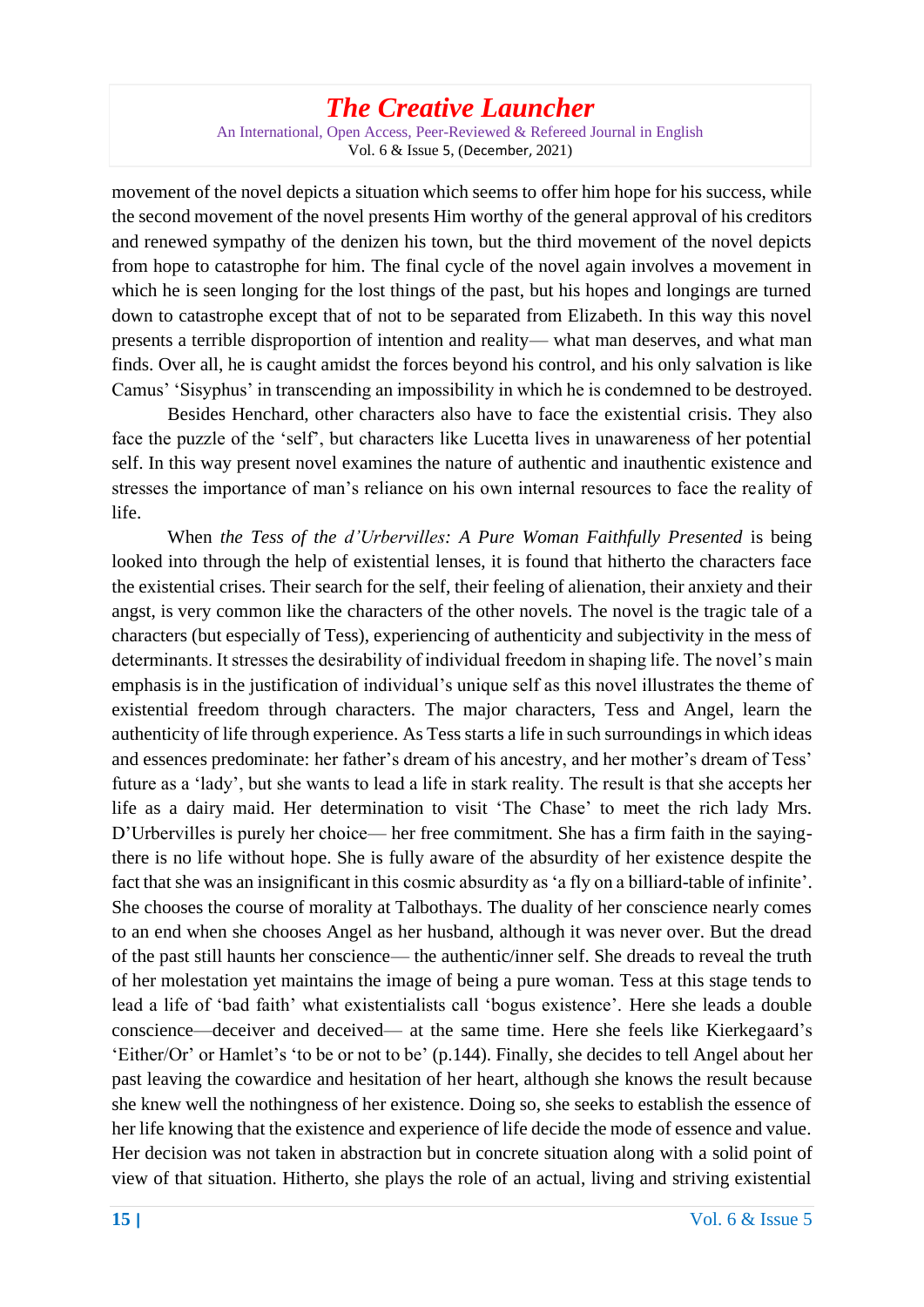#### *The Creative Launcher* An International, Open Access, Peer-Reviewed & Refereed Journal in English Vol. 6 & Issue 5, (December, 2021)

thinker. Like Camus' Sisyphus she believes in the oddities of life and is afraid of the unknown, yet bears the irrational cosmic order.

Angel Clare, another major character of this novel, also bears the existential concern in his attitude to life. He refuses his father to be a part of social machinery, tries to find the meaning of life through a system of philosophy. Being an anti-conventional and untraditional, he refuses regulatory essence and principles of life. Instead, he chooses 'existence to precede essence'. The result is this that he leaps into the abyss of life. His visit to Brazil is only for seeing what life there is like, and this proves the saying of the existential thinkers—man's life is an attempt. He was an outsider in the world of the conformists. He is estranged from his wife, and from the customary professions, looking only his own existence with the passive interest of an outsider.

*Jude the Obscure* is the last novel by the pen of Thomas Hardy. The process of evolution is one of the important concerns in discerning the quality of the novel. It evinces increasingly personal and aesthetically undisciplined meditations of human fate and attacks on social institutions along with stressing still deeper issues, and corresponds to the modern theme of individual's search for identity. It illustrates the story of a lonely individual involved in a terrible personal struggle. Much of Jude Falwey's fight was with himself. A *nostalgie de bone* was stronger in Jude than in most men. He boldly chooses his life through freedom, choice and responsibility. He, leading a luckless existence, directly plunges into the unknown terrain of the predicament of the human existence of this world. He chooses his life and shapes his future. Entering the darker terrain of life's quandary, he gains wisdom, yet he is oppressed by forces from within and without. Though his hopes and desires are never more than partially realized, he always appears to be moral pioneer, striking out for the light. Jude foreshadows existential character who while seeking for his own life chooses an example for humanity. To him, revelation of the absurd is not a defeat, but an opportunity. This is why Jude Falway going into a tunnel, unwraps the absurdity around his existence and justifies not only his way of living but also himself. Hitherto, he is cocksure of light and hope in the future 'at the far side of despair'. Although he dies, he does not leave hope for the bright future. His death with hope describes the bright side of the existential conditions. He says:

I am in chaos of principles-groping in the dark-acting by instinct and not after example. Eight or nine years ago, when I came here (Oxford) first, I had a neat stock of fixed opinions, but they dropped away one by one…. I perceive there is something wrong somewhere…. what it is can only be discovered by men or women with greater insight than mine (p.356).

Sue Bridehead who is often described as 'bodiless' and 'ethereal' in the novel *Jude the Obscure*, is the female protagonist of the novel, reflects existential struggle, existential Vacuum, and search for the self. Her tragic life is the result of her choice and freedom. Her inauthentic self – choice – makes her life tragic. Her choice to stay with the Jude whom she loves without marriage causes the death not only of her children but also of her principles, and of her love. Her choices become fatal and lethal to her. For it is very common in an existential life.